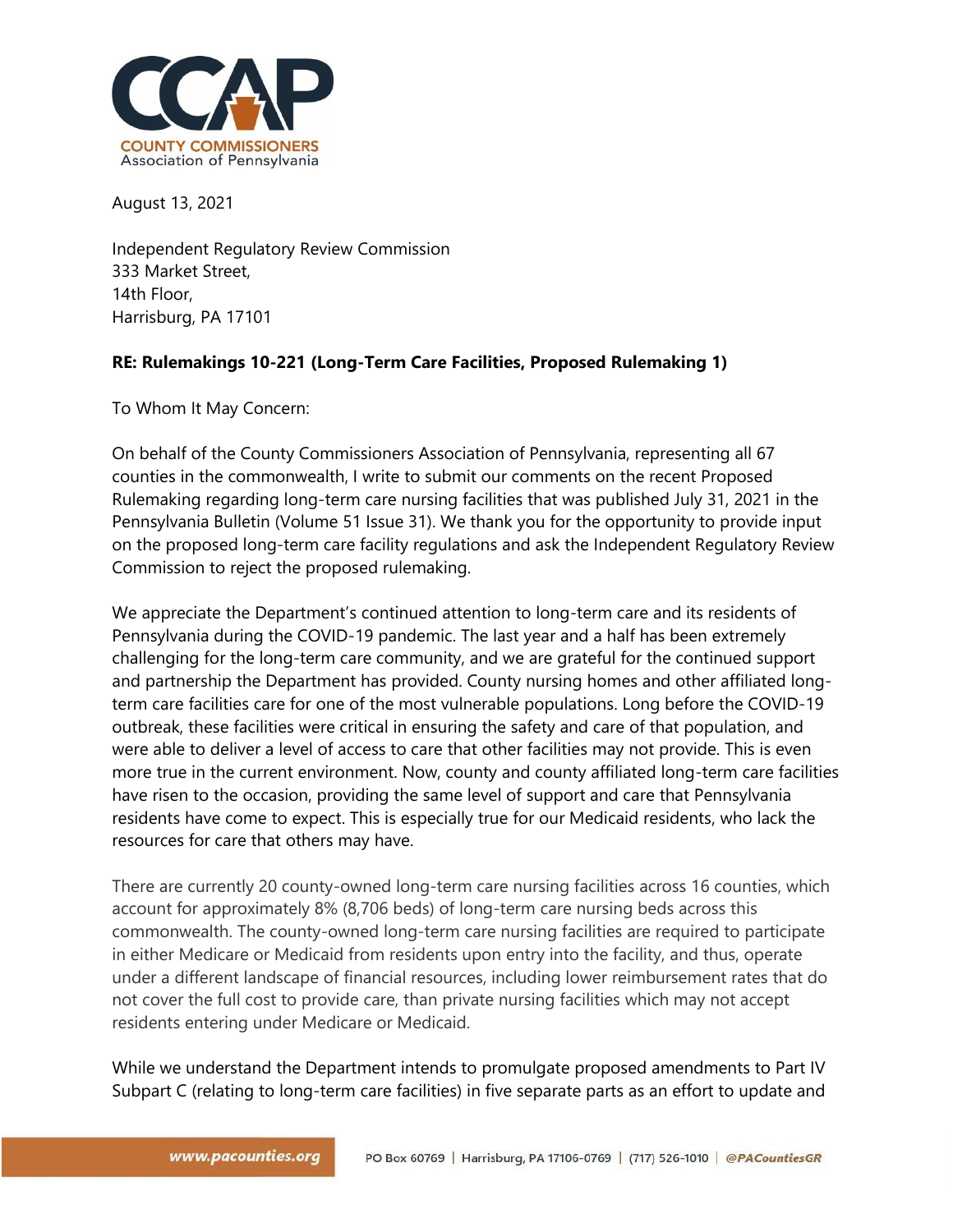refine regulations that have not changed in over two decades, these amendments do not take into account the changing regulatory landscape outside of this subchapter. Proposed Rulemaking 1 looks at nursing services within long-term care facilities, specifically calling for an increase in the minimum number of direct resident care hours from 2.7 to 4.1. County facilities have typically exceeded the required hours per patient, but due to COVID-19 and other recent pressures, it has been impossible to find sufficient staff to meet even current needs. Even if staff were available to fill all of the roles that this change would require, the Department does not have the necessary data to calculate what the exact cost to these counties will be. However, based on the analysis performed by the Department of Human Services, only some of this cost (estimated at \$30.0 million) will be covered by medical assistance.

Furthermore, the current employee shortage is impacting every industry and setting. Nursing facilities have always struggled for staff even in more normal times due to the difficult nature of these long-term care and nursing jobs. The labor market is causing more difficulties as jobs are plentiful, making long-term care positions less attractive. If a facility cannot meet the hours and cannot find staff, they likely reach out to agencies to fill positions. Agency staff do not have the facility-specific training that leads to the highest quality of care. If facilities cannot find staff and fall into a perpetual state of non-compliance, their ability to attract and retain staff will be further strained as this creates a tense and high-pressure working environment.

Additionally, the call for an increase in direct care hours may seem overdue as the minimum has not been raised in over two decades; however, this also does not take into account the other regulatory and reporting requirements and increased sanitization needs long-term care staff have had added to their plates. The proposed direct care hours also would apply to all shifts, which means that facilities will have to have the same number of staff to care for residents during the night when residents are sleeping as during the daytime hours, and fewer hours to complete other duties that are essential to ensuring overall resident health and safety within long-term care facilities.

While the effort to increase patient hours is well-intended, given the current environment and the impact on facility operations, the outcomes for residents could actually be negative and hit county nursing facilities disproportionately hard. If counties continue to divest of their nursing facilities, Pennsylvania residents will lose access to the facilities that take residents with Medicaid as their payer at the time of admission. This will create severe access problems for the most vulnerable Pennsylvanians with needs sufficient to qualify for care in a long-term care facility.

We thank you for your attention to these comments. If you have any questions or would like to discuss further, please do not hesitate to contact Ashley Lenker White, CCAP Director of Government Relations, at [awhite@pacounties.org](mailto:awhite@pacounties.org) or 717-319-9396.